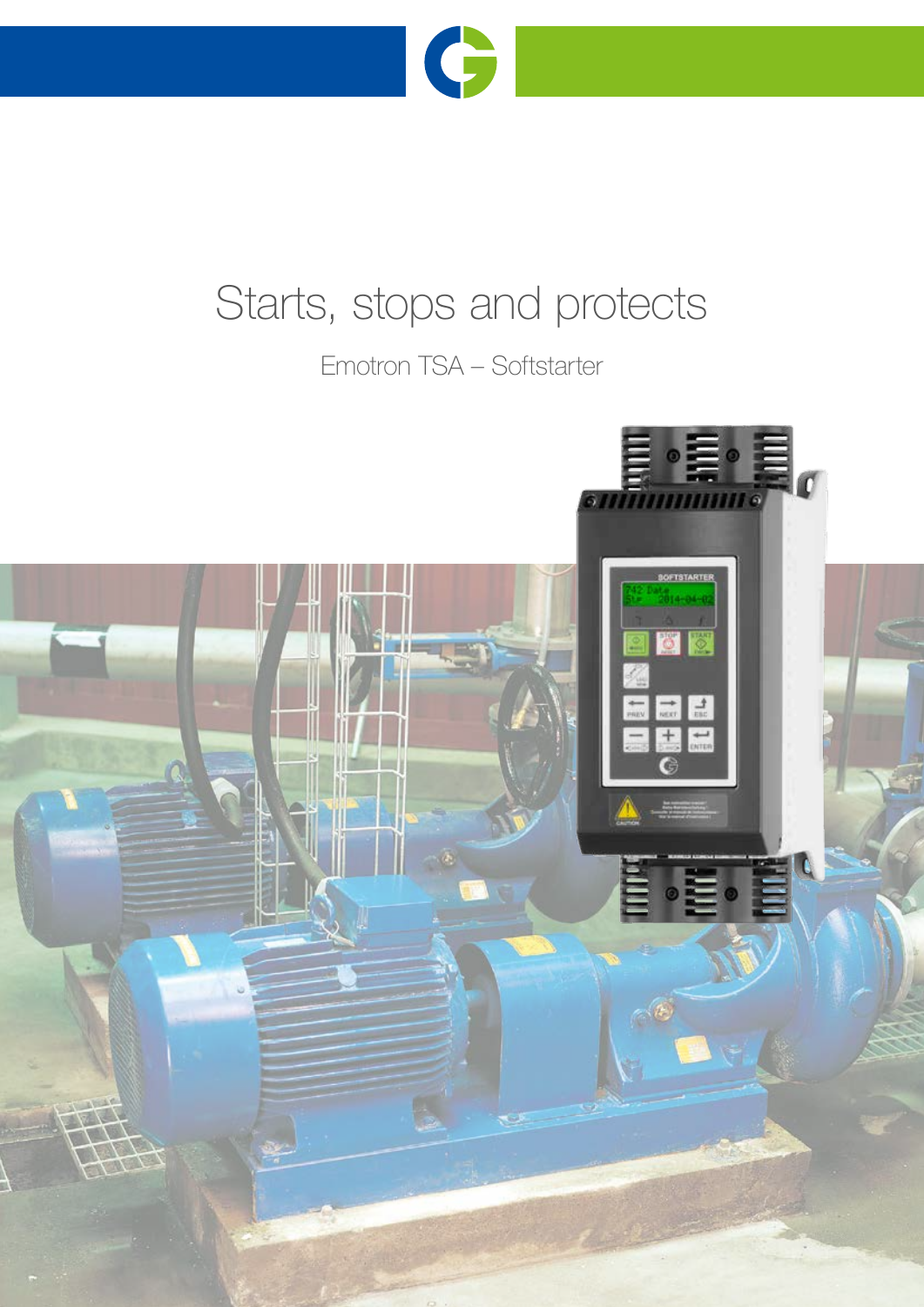

# First in a new line of CG high performance softstarters

Emotron TSA softstarters take motor control to a new level. Soft torque starting, intelligent load monitoring and smart stops are all included and accompanied by a robust and compact design. By developing the Emotron TSA range of electronic softstarters CG has taken a major step towards the ideal motor controller for applications where variable speed is not required. You simply get everything except variable speed!

# Robust and efficient

### Integrated by-pass with proven contactor technology

To enable lowest possible energy consumption Emotron TSA softstarters are equipped with an integrated by-pass contactor. The Emotron TSA line hereby complements the well established fully solid-state softstarters Emotron MSF. The used types of by-pass contactors have been selected only after thorough evaluation of various contactor designs and how to best achieve a reliable and fault-tolerant design. The finally chosen solutions are able to handle repeated switching in harsh environment and fulfill the need for a safe and robust control.

## 3-phase torque control

Most AC asynchronous or induction motors used in industry carry three electrical phases. Adjusting the motor torque is best done by controlling the current in all three phases. 3-phase control offers symmetrical and balanced currents without the drawbacks of additional energy losses, noise and vibration normally connected with 2-phase softstarters. Emotron TSA softstarters incorporate 3-phase control together with sophisticated algorithms for torque control. Conventional softstarters use a pre-defined voltage ramp to control the start. With Emotron TSA, the actual motor torque is continuously calculated and controlled according to the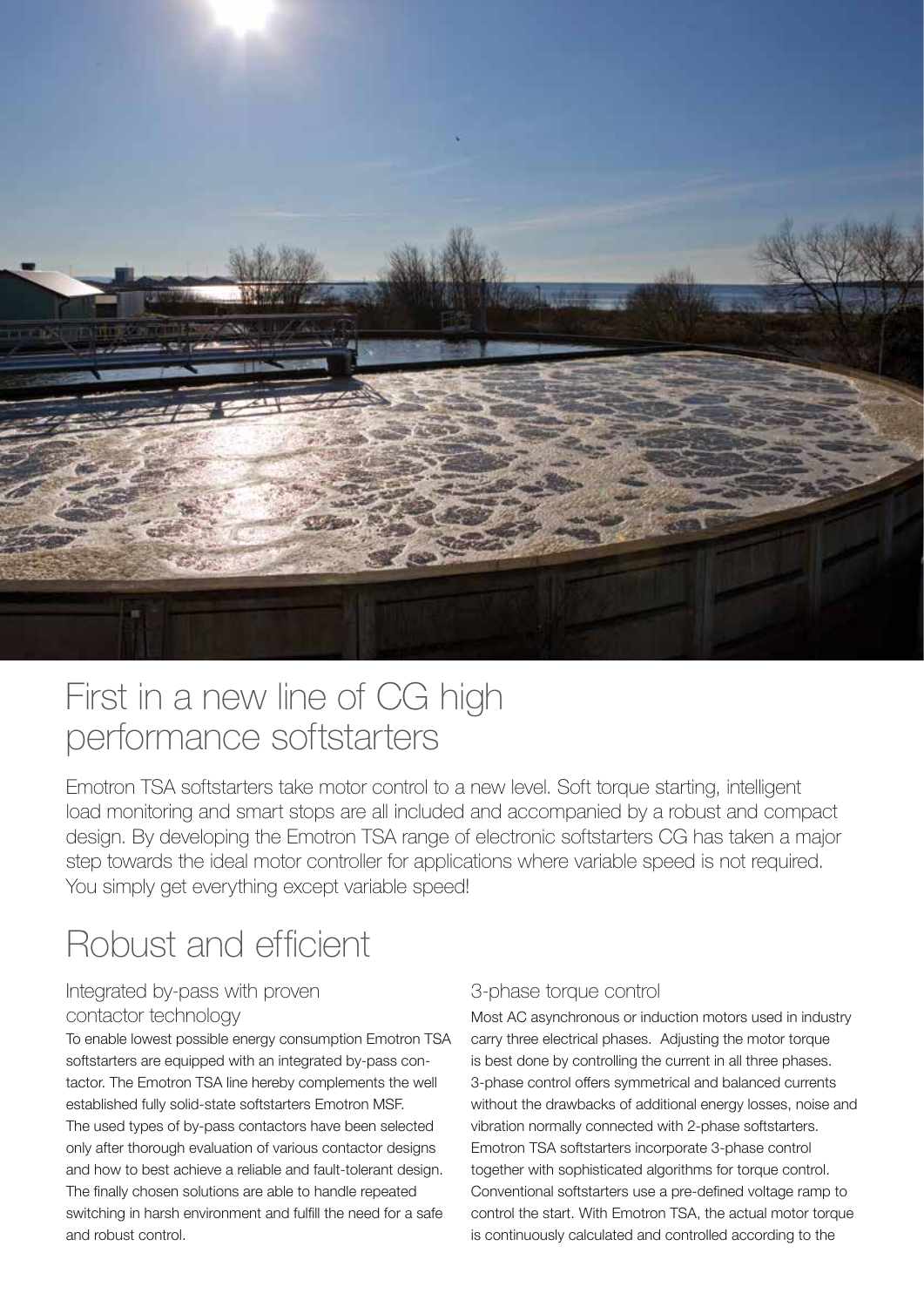application requirements. This torque control ensures an ultra-smooth start with constant acceleration. The torque control means the starting current is reduced even further by up to 30%. You can use smaller fuses and less expensive cables, and will thus benefit from lower installation and energy costs. The smooth starts also lead to less mechanical stress, improved process control and reduced maintenance costs.

Controlled starts also with challenging loads Torque boost can be used to overcome initial torque peaks when starting, for example, a loaded crusher or mill. This will reduce mechanical stress as well as enhance efficiency in your process. Starting a fan which is rotating in the wrong direction due to a draught, will lead to high current peaks and mechanical stress and can result in blown fuses and breakdown. An Emotron TSA softstarter gradually slows the motor to a complete stop before starting it in the right direction. Damage is prevented and mechanical vibrations are eliminated. The starting direction can be fully controlled, for example of a tunnel fan if there is a fire when controlling the direction of the air flow is critical for safety reasons. Emotron TSA offers full control without the need for an external PLC, thanks to two inputs for start left/right and built-in control of forward/reverse contactors. You will benefit from simplified installation and reduced investment costs.

Smart stops with built-in braking functionality The definition of a smart stop depends on your application. For a pump, the aim is to slowly decrease the flow to prevent mechanical stress on pipes and valves, while a saw often requires a quick stop for security or productivity reasons. The advanced braking techniques of Emotron TSA softstarters meets both challenges just as efficiently. When stopping a pump you can benefit from the same smart principle as when starting it – a linear stop using the torque control. You no longer risk water hammer and there is no need for costly equipment such as motor-controlled valves. When a quick stop is needed, the brake functionality of Emotron TSA eliminates the need for expensive and space-consuming external brakes and saves you both investment and maintenance costs. The built-in vector brake is used for handling low braking torque loads. The built-in reverse current brake control efficiently handles high inertia loads in, for example, crusher or mill operation. It's also the solution for band saws and saw applications where extremely short braking times are required.



*With an Emotron TSA the start current is up to 30% lower than with a conventional softstarter.*





*Emotron TSA offers efficient torque control that enables you to start more smoothly with constant acceleration.*



*The torque control ensures a linear stop that protects your pump from water hammer. No motor-controlled valves are required.*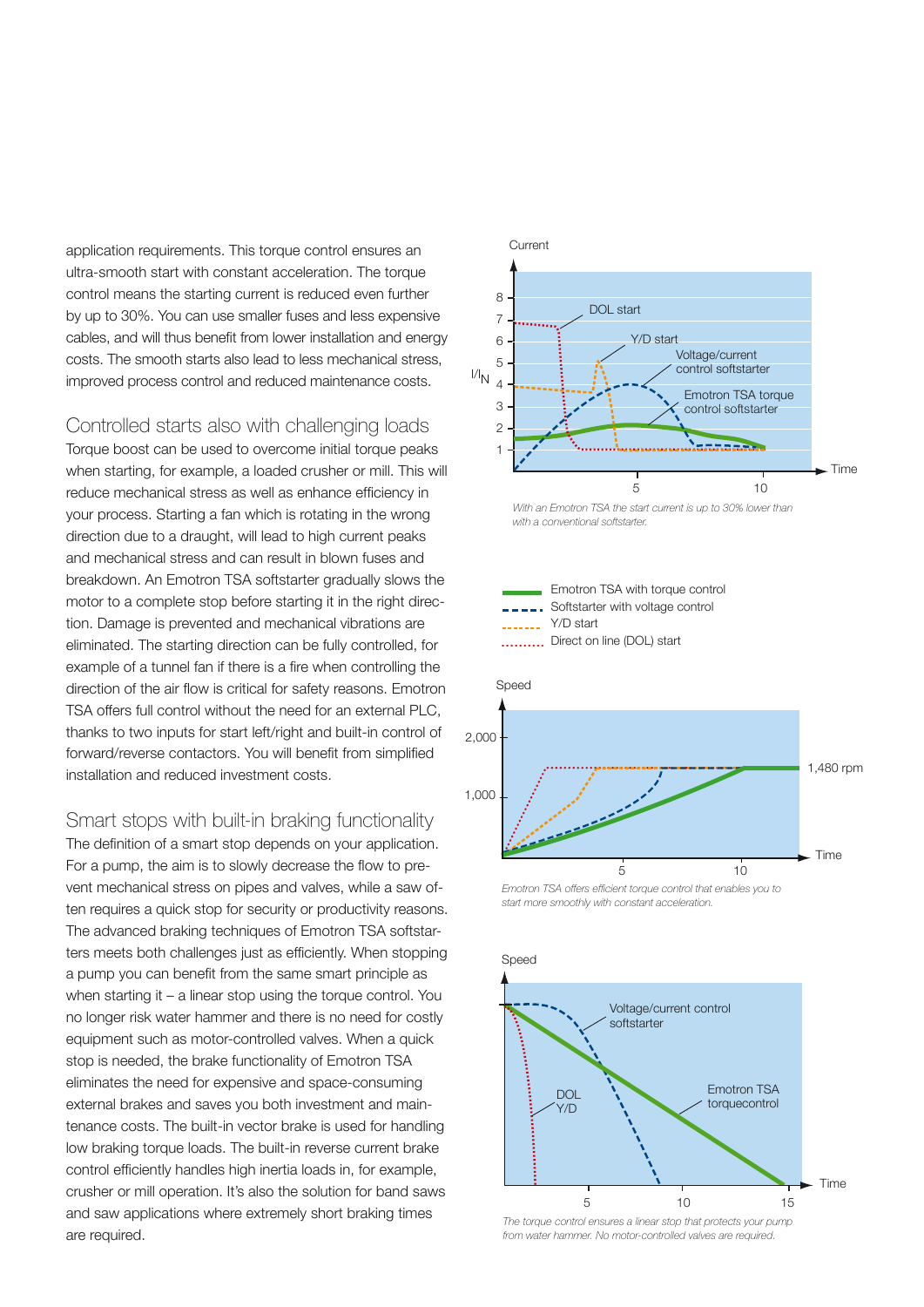



### Slow speed and jog operation

Apart from ramping up and down the speed between zero and rated motor speed, Emotron TSA softstarter offer low speed operation in both forward and reverse direction without additional hardware. Slow speed or jogging forward or backward can be useful for aligning a load or having the motor running at low speeds for test or service purposes. Examples of applications where such low speed or jog operation is valuable are loading/unloading of centrifuges or mixers or positioning of feeding conveyors.

## Coated boards

When used in harsh environment the lifetime of electric equipment might be on risk due to exposure to airborne aggressive substances. To improve the ability of the softstarters to withstand tough conditions the Emotron TSA units have circuit boards with conformal coating according to IEC 61721-3-3, 3C3 as standard.

## Extended protection with thermal model

To enable maximum utilization of your softstarter investment the Emotron TSA units are largely self-protecting against overload. A thermal model of the softstarter secures that maximum possible number of starts can be performed without failure or unnecessary shut-downs.

### Compact dimensions

Emotron TSA softstarters are among the smallest in their class. Due to the space-efficient construction and somewhat unique by-pass design a compact, but yet user friendly design has been achieved.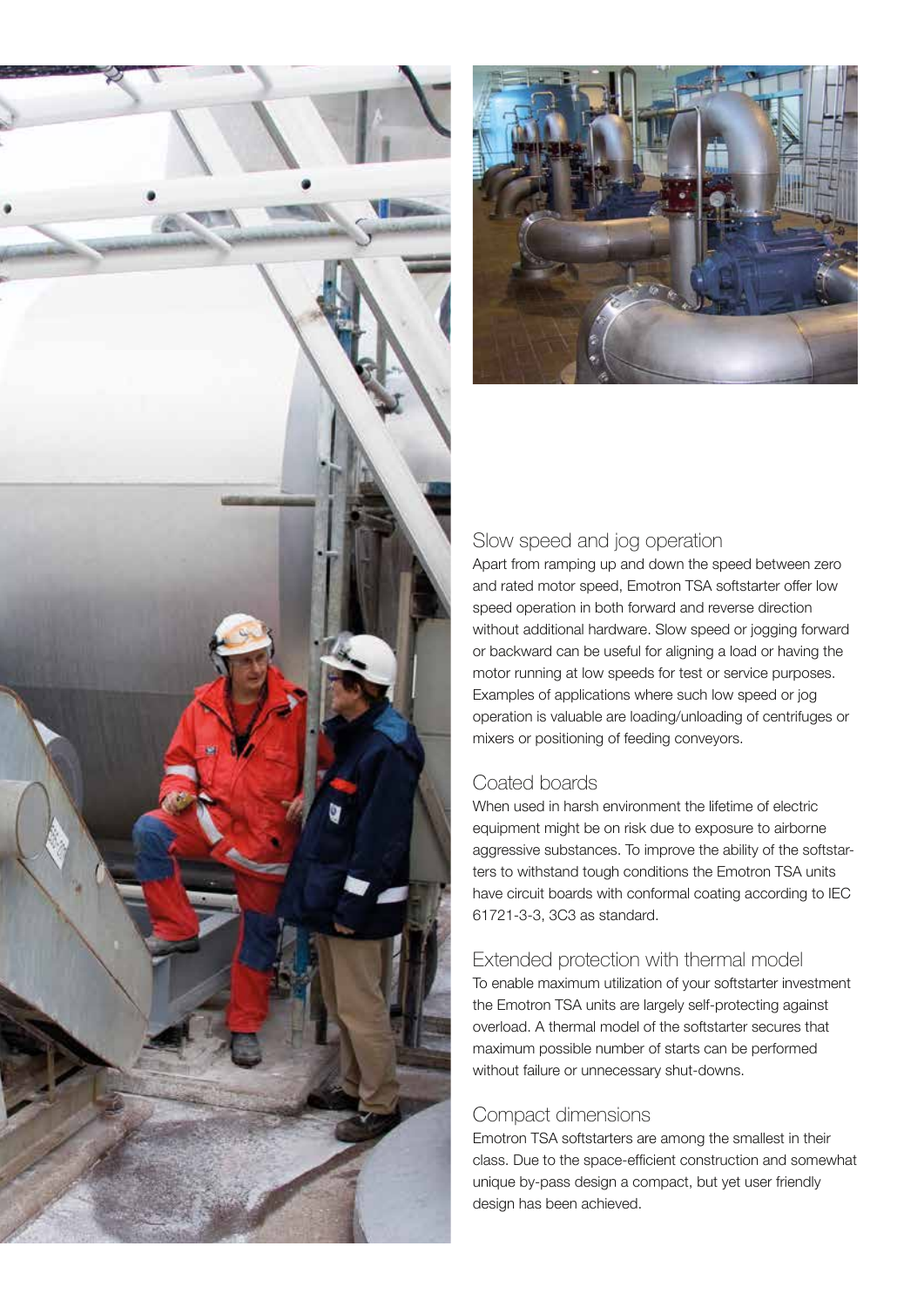

# Clever and Easy to use

#### Easy to install and easy to use

Installation is quick and cost-efficient, since no additional equipment is required.

Everything you normally need is included in an Emotron TSA unit. A number of options let you customize the softstarter functionality.

# Multi-lingual control panel with single-function keys and copy function

Designed for global application the Emotron TSA softstarters carry a multi-lingual display unit as standard. The control panel has a menu system with unique menu numbers and separate menu keys and start/stop keys.

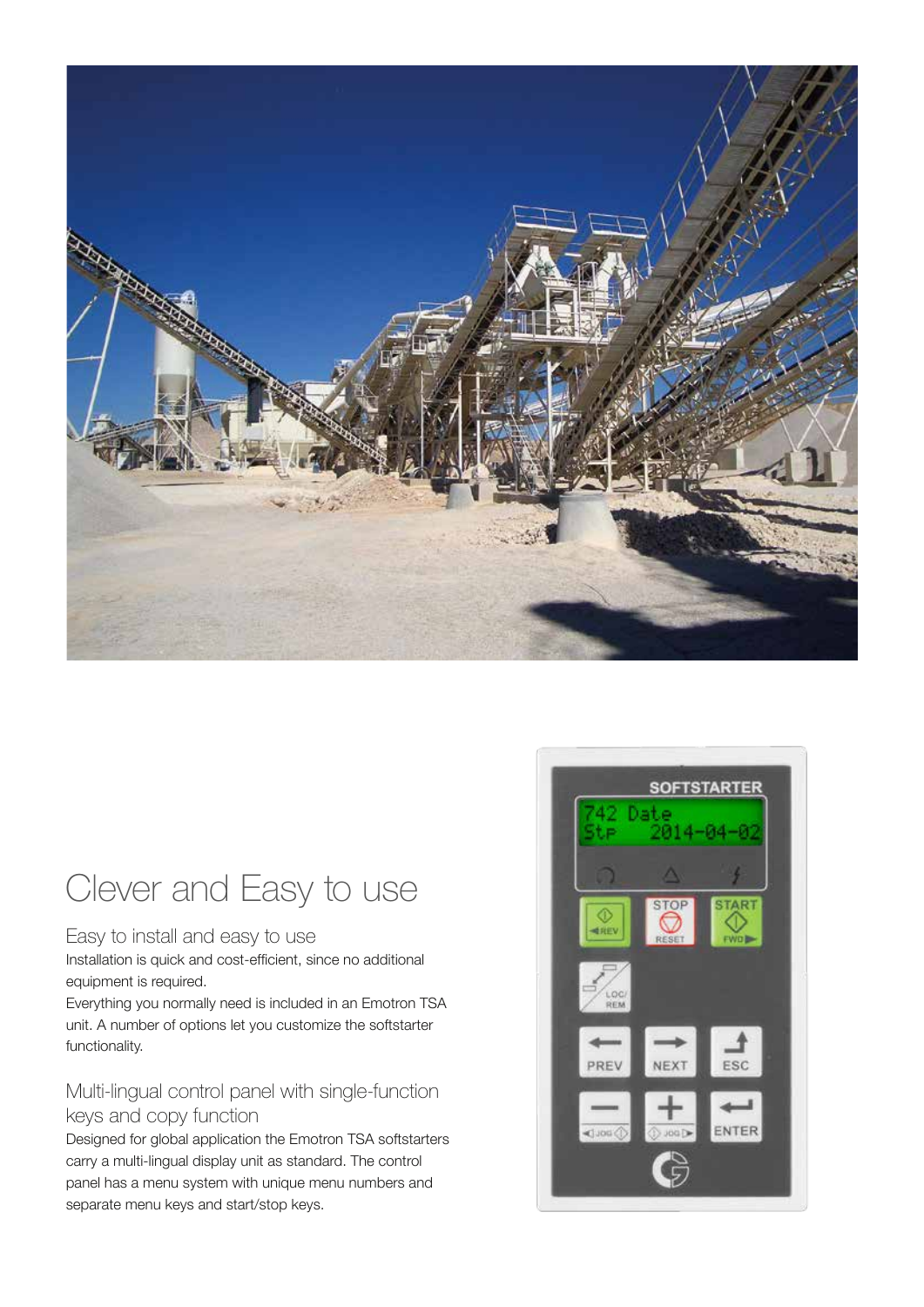

### Motor load monitoring with auto-set of alarm levels

The Emotron TSA softstarter has a built-in load monitor that protects your machine and process against costly downtime, equipment damage and break-down. It reacts immediately if a crusher is jammed, a pump is running dry, a compressor is idling, or a fan is operating inefficiently due to a blocked filter. This is achieved by constant viewing of the motor shaft power. Any deviation from your selected load



*A built-in load monitor protects your process against damage and inefficiency by sending a warning or stopping the process at your chosen load levels.*

levels will result in a warning or a quick but smooth stop. The actual load can be remotely displayed via analogue or fieldbus communication output. The monitor can also be used to determine when a process is ready, for example, when the viscosity is right in a mixing process. You can rely on an efficient and reliable operation protected from damage and interruptions.

### Programmable logical and timer functions with Real Time Clock

The Emotron TSA softstarter offers built-in programming blocks, such as logical functions, comparators and timers. This opens the way for customizing functionality according to your requirements. A Real Time Clock provides information about the actual date and time of the day. The real time information is used for time registration in the event log and to enable preprogrammed starting and stopping at certain date and time.

#### Standard inputs/outputs include:

4 Digital in, 1AnaIog in, 3 Relay out, 2 Analog out and a motor PTC input.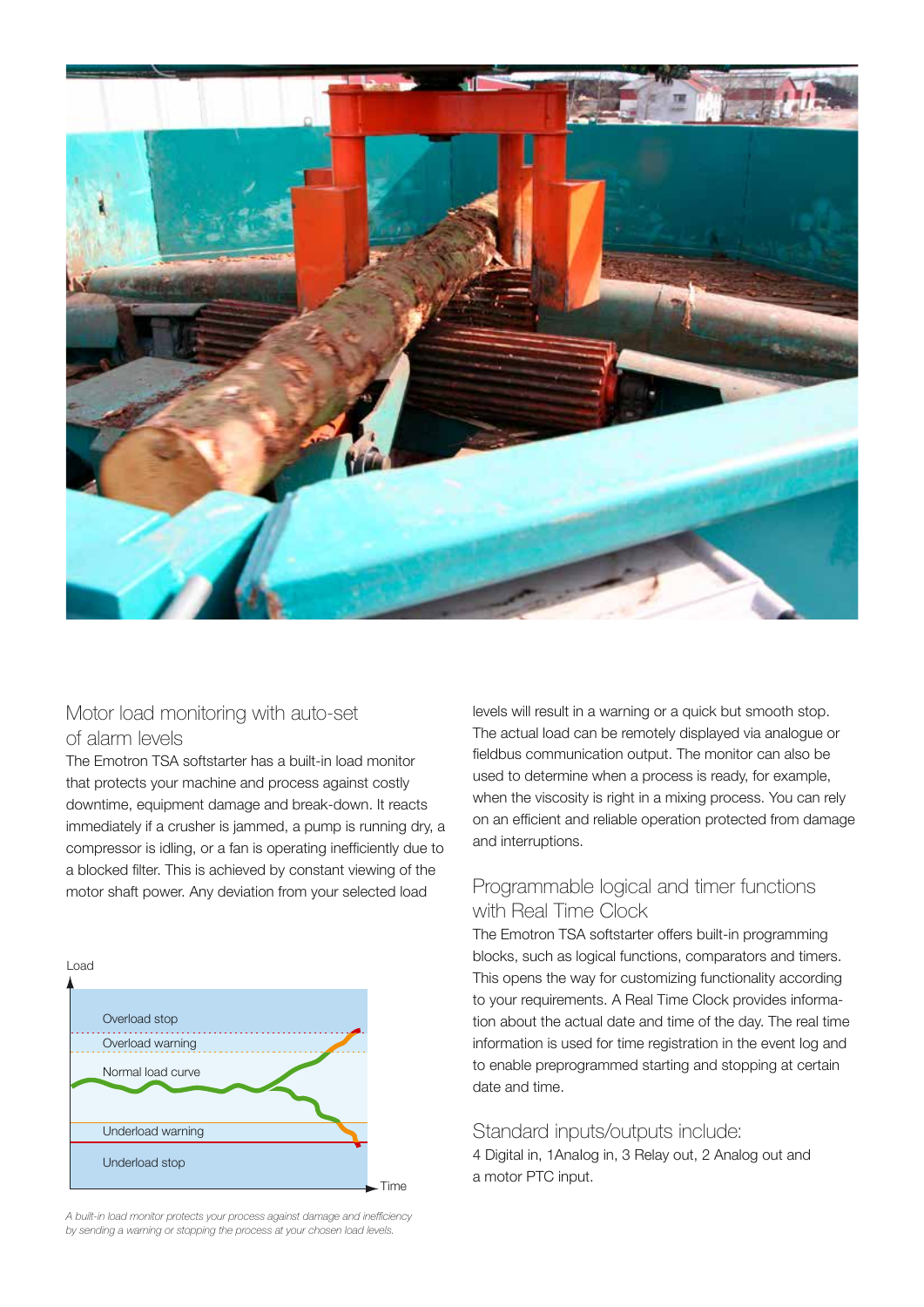# Applications

Pumps Fans **Compressors** Blowers **Crushers** Screens Mills Mixers Saws





*All Emotron TSA models - size 1 to 4*

| EMOTRON TSA SOFTSTARTERS<br>ARE AVAILABLE IN<br>THE FOLLOWING RANGE: |
|----------------------------------------------------------------------|
| Supply voltages: 200 - 525 VAC,                                      |
| 3-phase 50/60 Hz                                                     |
| 200 - 690 VAC, 3-phase 50/60 Hz                                      |
| Rated current: 16 – 1800 A                                           |
| Rated power: 5.5 – 1800 kW                                           |
| Control supply voltage: 100 - 240 V                                  |
| Ambient temperature: $0 - 55$ °C (40 °C                              |
| without derating)                                                    |
| Protection class:                                                    |
| IP20, NEMA Type 1 (Up to 800 A)                                      |
| IP00, NEMA Open type (1000–1800 A)                                   |
| Approvals: CE (UL, GOST R pending)                                   |

# Options

One communication module and up to two option boards can be mounted.

#### Communication modules

- Profinet 1 or 2 ports Industrial Ethernet communication
- Modbus/TCP Industrial Ethernet communication
- EtherCAT Industrial Ethernet communication
- Profibus DP- Fieldbus communication
- DeviceNet Fieldbus communication
- Serial communication via USB or RS485, (later also Bluetooth) with Modbus RTU. RS232 as standard.

### Option boards

- Extended digital I/O (3 + 3 sets I/O)
- PTC/PT-100 Motor protection (3 + 3 PT100)

#### Other options

• External control panel, IP54 suitable for mounting on cabinet door

# Technical data

| Model            | Frame-<br>size | $P_{\text{mot}}$<br>400 V<br>[kW] | $P_{\text{mot}}$<br>460 V<br>[hp] | I<br>nom<br>[A] | Weight<br>[kg]        | Dim.<br><b>HxWxD</b><br>[mm] |
|------------------|----------------|-----------------------------------|-----------------------------------|-----------------|-----------------------|------------------------------|
|                  |                | Normal duty (*)                   |                                   |                 |                       |                              |
| <b>TSA - 016</b> | $\mathbf{1}$   | 7.5                               | 10                                | 16              | 5.5                   | 296x126x<br>188              |
| <b>TSA - 022</b> |                | 11                                | 15                                | 22              |                       |                              |
| <b>TSA - 030</b> |                | 15                                | 20                                | 30              |                       |                              |
| <b>TSA - 036</b> |                | 18.5                              | 25                                | 36              |                       |                              |
| <b>TSA - 042</b> |                | 22                                | 30                                | 42              |                       |                              |
| <b>TSA - 056</b> |                | 30                                | 40                                | 56              |                       |                              |
| <b>TSA - 070</b> | $\overline{2}$ | 37                                | 50                                | 70              | 5.7                   |                              |
| <b>TSA - 085</b> |                | 45                                | 60                                | 85              |                       |                              |
| <b>TSA - 100</b> |                | 55                                | 75                                | 100             |                       |                              |
| <b>TSA - 140</b> | 3              | 75                                | 100                               | 140             | 13                    | 323x196x<br>235              |
| <b>TSA - 170</b> |                | 90                                | 125                               | 170             |                       |                              |
| <b>TSA - 200</b> |                | 110                               | 150                               | 200             |                       |                              |
| <b>TSA - 240</b> | $\overline{4}$ | 132                               | 200                               | 240             | 19<br>411x254x<br>260 |                              |
| <b>TSA - 300</b> |                | 160                               | 250                               | 300             |                       |                              |
| <b>TSA - 360</b> |                | 200                               | 300                               | 360             |                       |                              |
| TSA - 450        |                | 250                               | 350                               | 450             |                       |                              |
| TSA - 560**      | 5              | 315                               | 450                               | 560             | Pending               |                              |
| TSA - 630**      |                | 355                               | 500                               | 630             |                       |                              |
| TSA - 710**      |                | 400                               | 600                               | 710             |                       | Pending                      |
| TSA - 820**      |                | 450                               | 700                               | 820             |                       |                              |
| TSA - 1000**     | 6              | 560                               | 800                               | 1000            |                       |                              |
| TSA - 1400**     |                | 800                               | 1200                              | 1400            |                       |                              |
| TSA - 1800**     |                | 1000                              | 1500                              | 1800            |                       |                              |

\*Normal duty: Start curr =  $3 \times$  Inom, Start time =  $15s$  for framesize 1 resp. 30s for framesizes 2 - 6, 10 starts/hour

\*\*Preliminary data